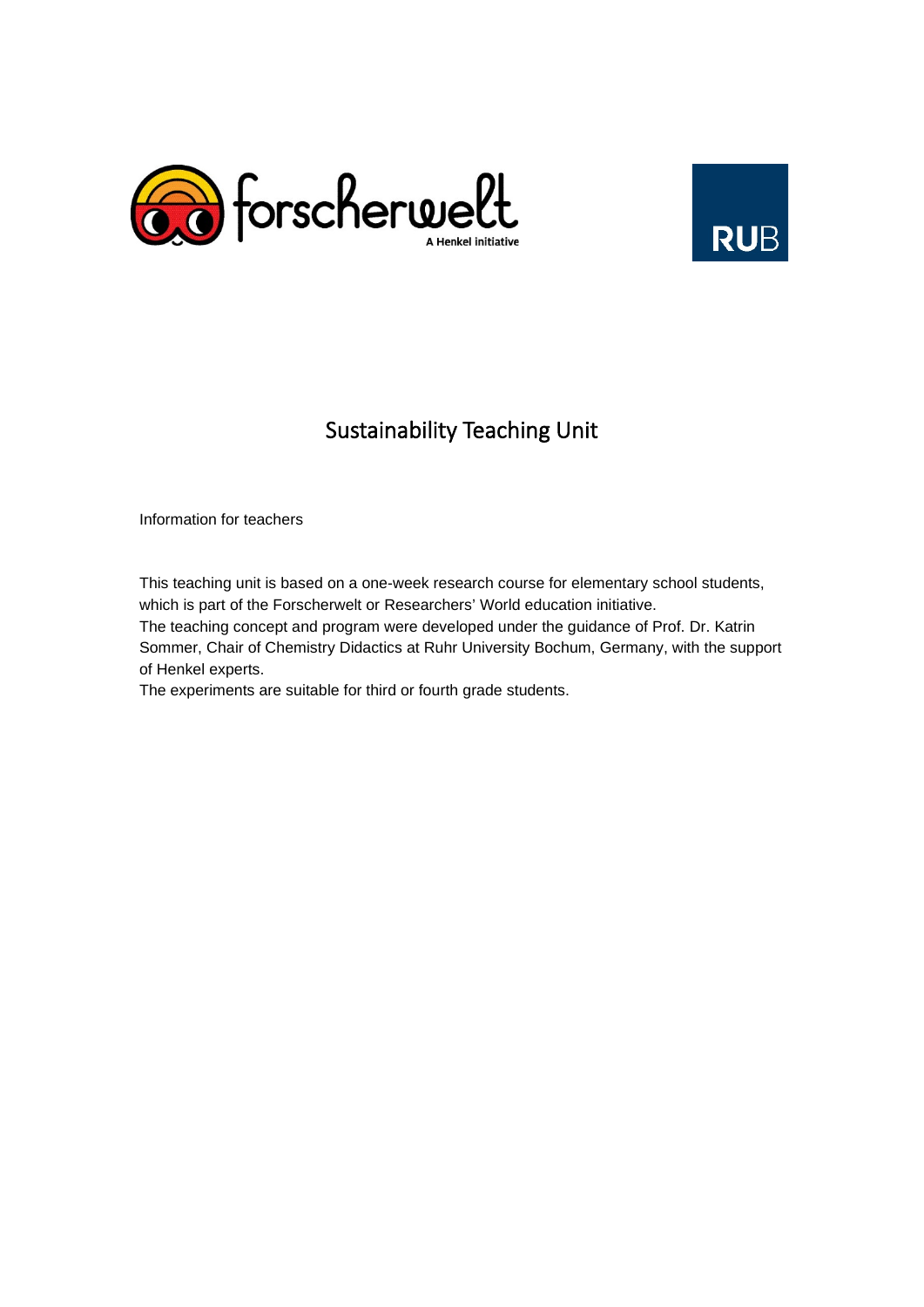



# Sustainability Teaching Unit

Suitable for approx. 9 double periods

### **Introduction**

In the research world, elementary school students can become mini-researchers and conduct their first scientific experiments. The topics come from the "real" research carried out by Henkel and reflect on a small scale what adult researchers do when they develop new products. At Henkel, the issue of sustainability has traditionally been of paramount importance. The company therefore created a one-week summer program on this topic as part of Science Year 2012 "Project Earth: Our Future."

This summer program was subsequently developed into a teaching unit for elementary school science lessons.

Many people, particularly children, are not sure exactly what "sustainability" means. The term tends to be associated with environmental issues, but it covers much more.

Based on a definition developed by the World Business Forum for Sustainable Development, Henkel has defined "sustainability" as follows:

The human race lives well, in harmony with the Earth's limited resources.

For children, the following is easier to understand:

### **Sustainability means:**

### **"All people on our earth living well and using only so much water, wood and other natural resources like our earth can re-build again."**

In this teaching unit, we would like to make "sustainability" tangible. For this reason, we will introduce the students to four areas in which they themselves can act in a sustainable way. We have also developed four key phrases for each of these areas: "Sustainable means …"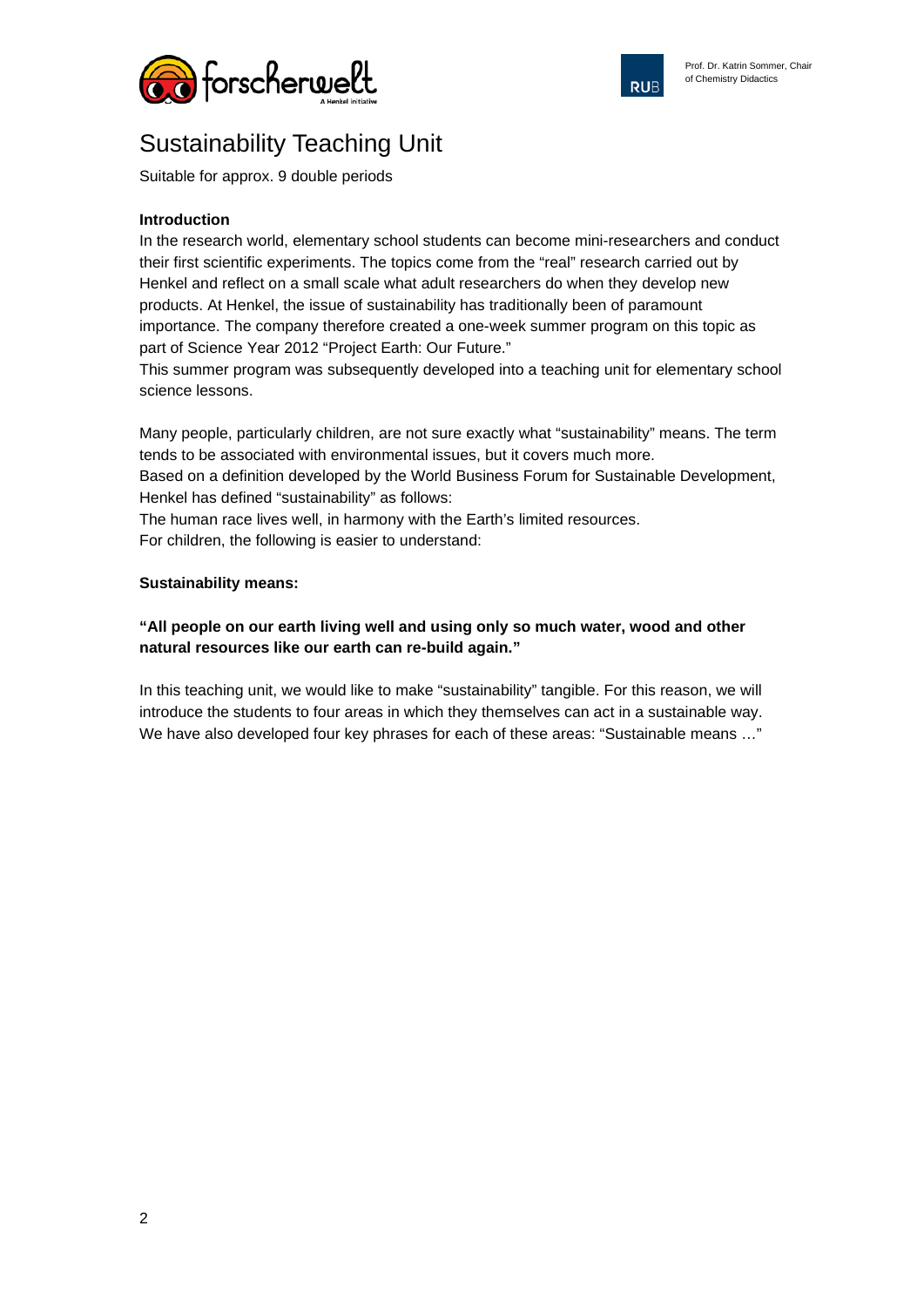



# The four areas of sustainability in the teaching unit:



### Sustainable means:

- ……using energy efficiently
- …….avoiding, separating and recycling waste
- …….using renewable raw materials
- …….maintaining and protecting our health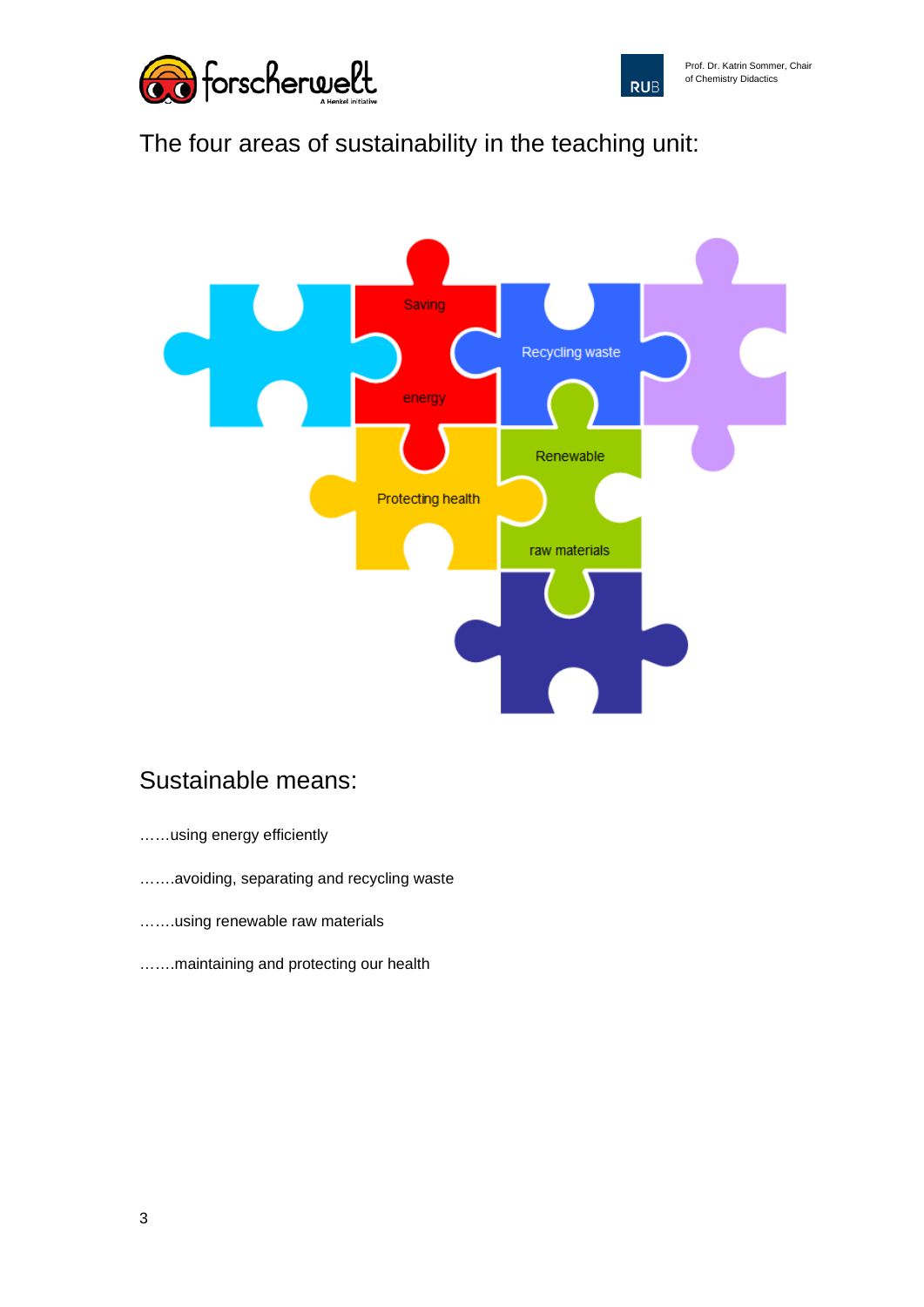



## Teaching unit modules

| Lesson 1 | A visit to the research world: introduction to the topic with film and discussion, |
|----------|------------------------------------------------------------------------------------|
|          | laboratory permit                                                                  |

- Lesson 2 Saving energy
- Lesson 3 Avoiding and recycling waste
- Lesson  $4$  Renewable raw materials  $1 -$  using the example of a glue stick
- Lesson  $5$  Renewable raw materials  $2 -$  using the example of a glue stick
- Lesson  $6$  Renewable raw materials  $3$  using the example of a glue stick
- Lesson 7 Protecting our health 1 using the example of dental health
- Lesson  $8$  Protecting our health  $2 -$  using the example of dental health
- Lesson 9 Protecting our health 3 using the example of dental health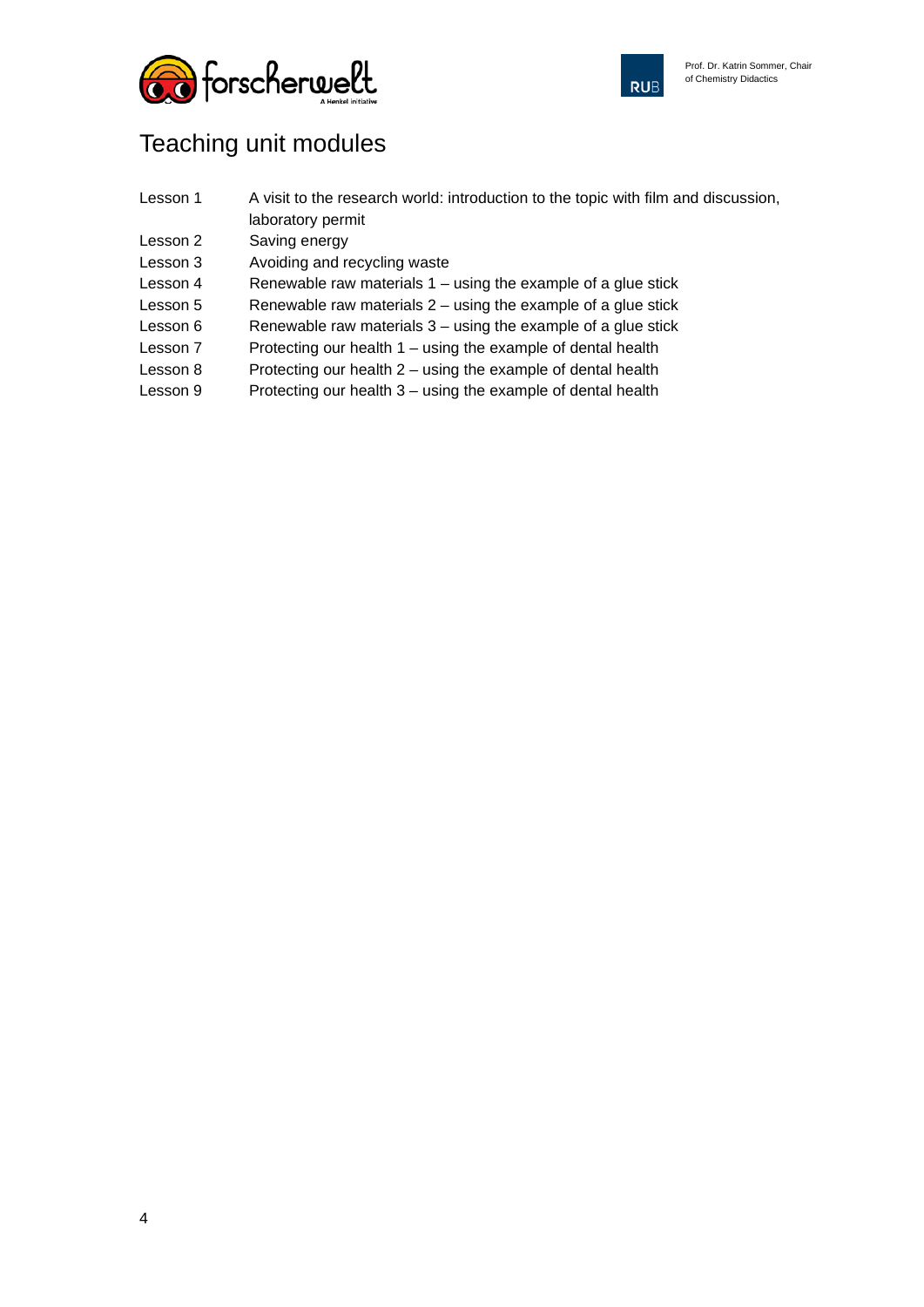



# Lesson 1: Introduction to the topic

On their first visit, the students are given an initial overview of the topic by Henkel employees who have received training to become sustainability ambassadors. A short film shows the children how they can help the environment in their daily life. They are then given specially designed pictures to color in where they can indicate everyday situations in which, for example, electricity or water can be saved.



In the second part of the lesson, the students are introduced to laboratory rules and simple laboratory equipment.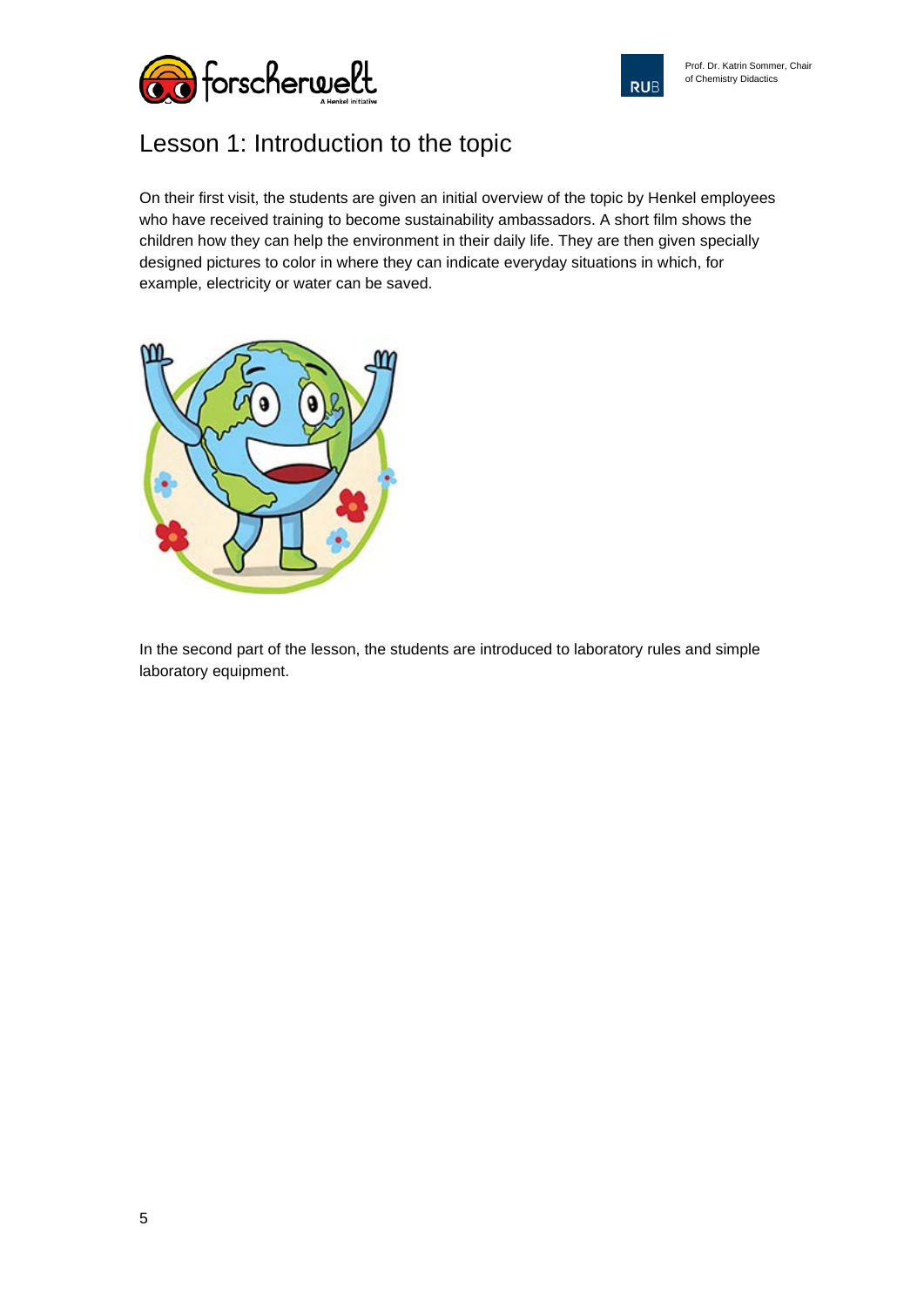

**RUB** 



## Lesson 2: Saving electricity – saving energy

In the first lesson, the students discovered that saving energy or electricity is good for the environment. The actual meaning of the term "energy" was not discussed. This should therefore be looked at in the second lesson.

The term "energy" is one with which most elementary school students are familiar. They may even know everyday terms or phrases such as "solar energy," "energy consumption," "energy bar" and "it takes a lot of energy." Most students also know that energy consumption, the emission of greenhouse gases/ $CO<sub>2</sub>$  and climate change are connected in some way. They associate "saving energy" with "environmental protection." But what exactly is "energy"?

### **Introductory classroom discussion**

Energy and electricity consumption are often used synonymously in everyday speech, although energy is sometimes also used to mean thermal or kinetic energy. From a scientific point of view, use of the term "energy" is therefore frequently regarded as vague. As a result, we will briefly discuss with the students where electricity from the outlet comes from and what it has to do with energy at the beginning of the lesson before moving on to the topic of saving electricity/energy.

► **For electricity to be generated, energy needs to be used.** When we "tap" electricity from the outlet, energy needs to be expended somewhere else in order to generate the electricity – in power plants, for example. The students should name examples of types of power plant that they know (hydroelectric power station, coal-fired power plant, nuclear power station, solar systems, wind turbines).

The power plants convert "energy sources" into electricity. We are talking about solar energy/wind power/hydroelectric power. But not every energy source is available indefinitely and can be used without problems.

► Coal-fired power plants and nuclear power stations are not very environmentally friendly and are associated with major risks.

- ► Greenhouse gases are emitted in conventional energy production (coal, gas).
- ► Greenhouse gases are blamed for climate change.
- ► Saving electricity means saving energy.
- ► Saving energy means reducing greenhouse gas emissions.

Electricity costs money ►saving electricity means saving money.

Transition to the second part:

Before starting the experiment, the students should think about what electricity is used for in the home – for cooking, for example. How can electricity be saved here?

"Pia's father, for example, claims that the water you use for cooking pasta boils more quickly if you cover the pot with a lid. This means you use less electricity before the water starts to boil if the pot is covered with a lid than if it is uncovered." ► Is this correct?

### ► **Question to be investigated:**

**Is less energy needed to boil water with a lid than without a lid?**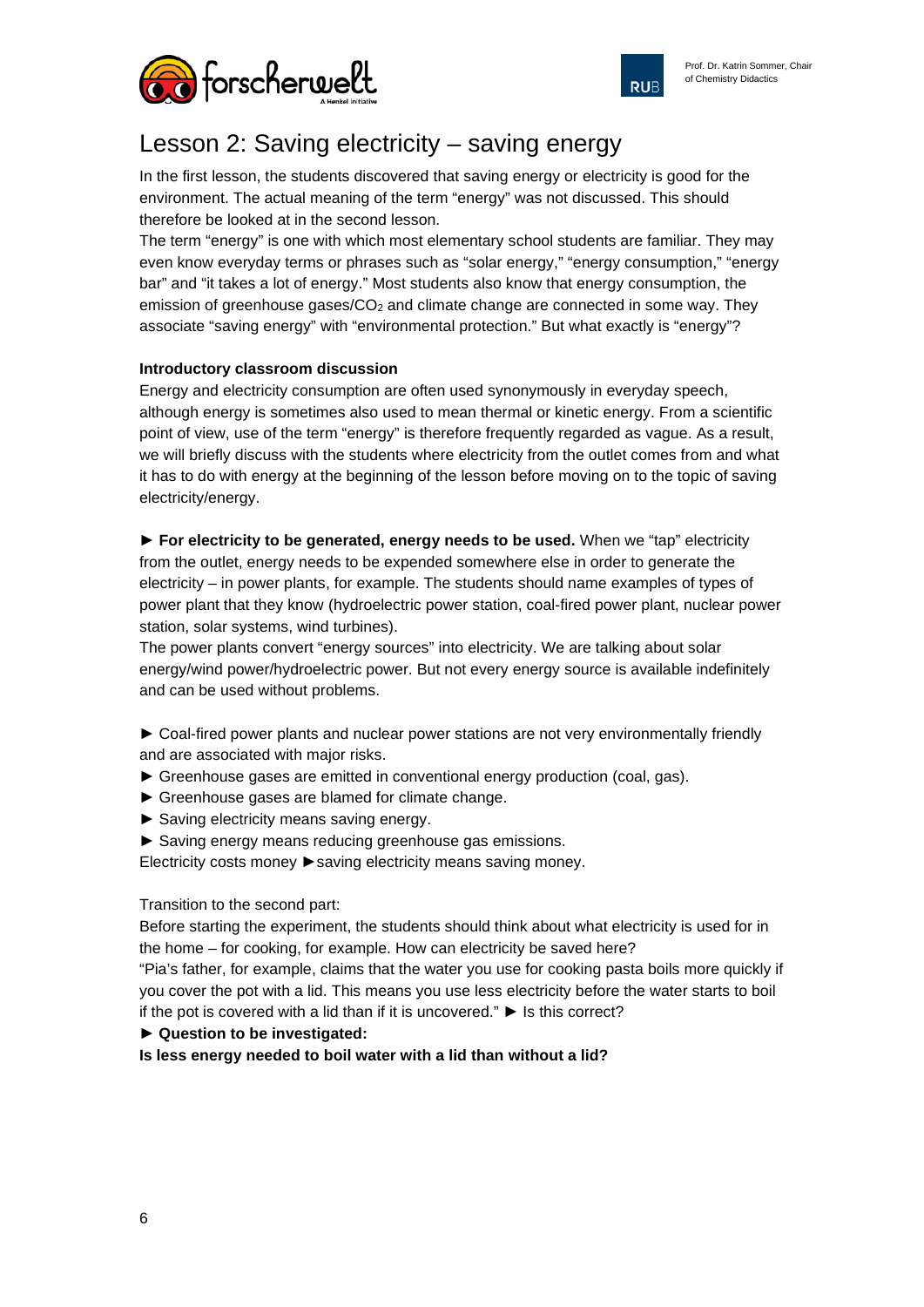



We now come to worksheet 1 for this lesson. The students are first given an open assignment in which they should think about how they can answer the question to be investigated with the help of an experiment using the materials available to them:

### **What experiment can you do to test the claim made by Pia's father?**

Each research group has the following materials available for the experiment:

- 1 liter (34 fl. oz.) water in a measuring cup
- 1 large beaker
- 1 hotplate magnetic stirrer
- Aluminum foil
- 1 stopwatch
- 1 thermometer
- 8 boiling stones (which are put into the water to be boiled)

### **Discuss with your partners how you can work with the other groups to answer the question.**

The students are given the following tip to help them:

When researchers want to compare something, they often conduct two experiments. The two experiments must be carried out in the same way, the only difference being the specific aspect you want to investigate.

First of all, the students should independently come up with suggestions about how to carry out the experiment. They should write down their ideas (worksheet 1) and then present them to the rest of the class. It is important to discuss with the students what they want to measure and how they can use the results to answer the question.

Depending on the strategies developed by the students themselves, a discussion can be held in which the students can more or less be steered toward forming two groups. The first group heats the water with a lid (aluminum foil). This group will be called the experimental group. The other group heats the water without a lid. This group forms the control group. After the basic approach has been discussed, the students should go through worksheet  $2$ which contains a specific solution proposal – and sketch the set-up of the experiment that they have planned. During the experiment, they should note down on worksheet 3 how long it takes for the water to reach 40°C (104°F), 60°C (140°F), 80°C (176°F) and 99°C (210°F). Comparing the figures measured with and without a lid shows that less time is needed to heat the water with a lid and the electric hotplate can be switched off sooner. This saves electricity.

N.B.: In order to be able to compare the measurements, each team must use the same equipment. If there are not enough materials available, the experiments can be carried out consecutively using the same apparatus.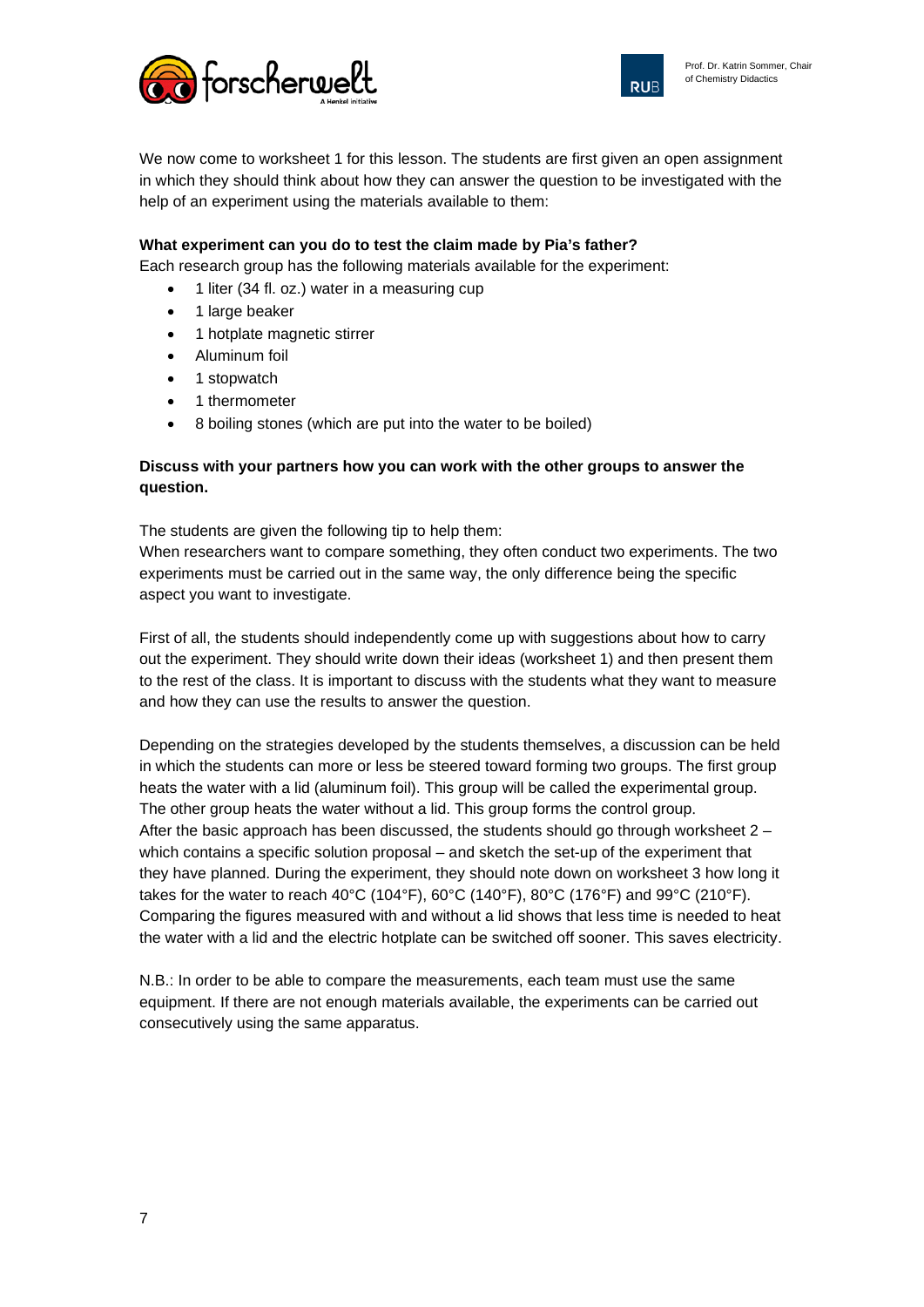



## Lesson 3: Avoiding and recycling waste

#### Example: cardboard/paper

### **Introductory classroom discussion:**

Repeat the first key phrase: Sustainable means… using energy efficiently.

Question for the students: Can you think of any other situations in which you could act in a sustainable way? If the students do not come up with the topic of "waste" themselves, they should be steered toward it with appropriate questions. For example, they could think about whether they have created waste on that particular day and how much. They could also be asked whether their families separate waste and whether they know what happens to waste paper, for instance.

Using laminated sheets on the chalkboard and then the instructions for the experiment (worksheet 4), the paper cycle is gone through and the individual steps named. The industrial cycle and the experiment are compared, with the industrial steps that the students can reproduce in their experiment being highlighted. The students then work in pairs, following the instructions on worksheet 4.

### **Materials required for each team of students**

- 15 g (0.5 oz.) of cardboard
- Measuring cup for water
- **Water**
- Large shallow plastic bowl
- Rolling pin
- Hand blender + tall container
- Fly screen for use as a flat sieve (approx. 30 x 40 cm / 12 x 15 inches)
- 1 kitchen towel or old T-shirt

### **Instructions**

- 1. Weigh out 15 g (0.5 oz.) of cardboard. Tear the card into pieces the size of your thumbnail and put the pieces of card into a tall container.
- 2. Use the measuring cylinder to measure 200 ml (7 fl. oz.) of water and add the water to the pieces of card in the tall container.
- 3. Blend the card and water mixture until you have a gray pulp. You should not be able to see any large pieces of card in the pulp.
- 4. Put the pulp into a shallow dish and add 1 liter (34 fl. oz.) of water. Stir the card and water mixture vigorously by hand.
- 5. Use the fly screen as a sieve: Two of you stretch the fly screen across the sink and hold it tightly. Another one then pours the pulpy mixture onto the fly screen so that excess water can drip through. When the mixture stops dripping, put the fly screen containing the pulp onto the table, place a piece of fabric on top and turn both over.
- 6. Roll the rolling pin over the screen several times.
- 7. You can then put the piece of fabric with the "paper" onto the drying rack to dry.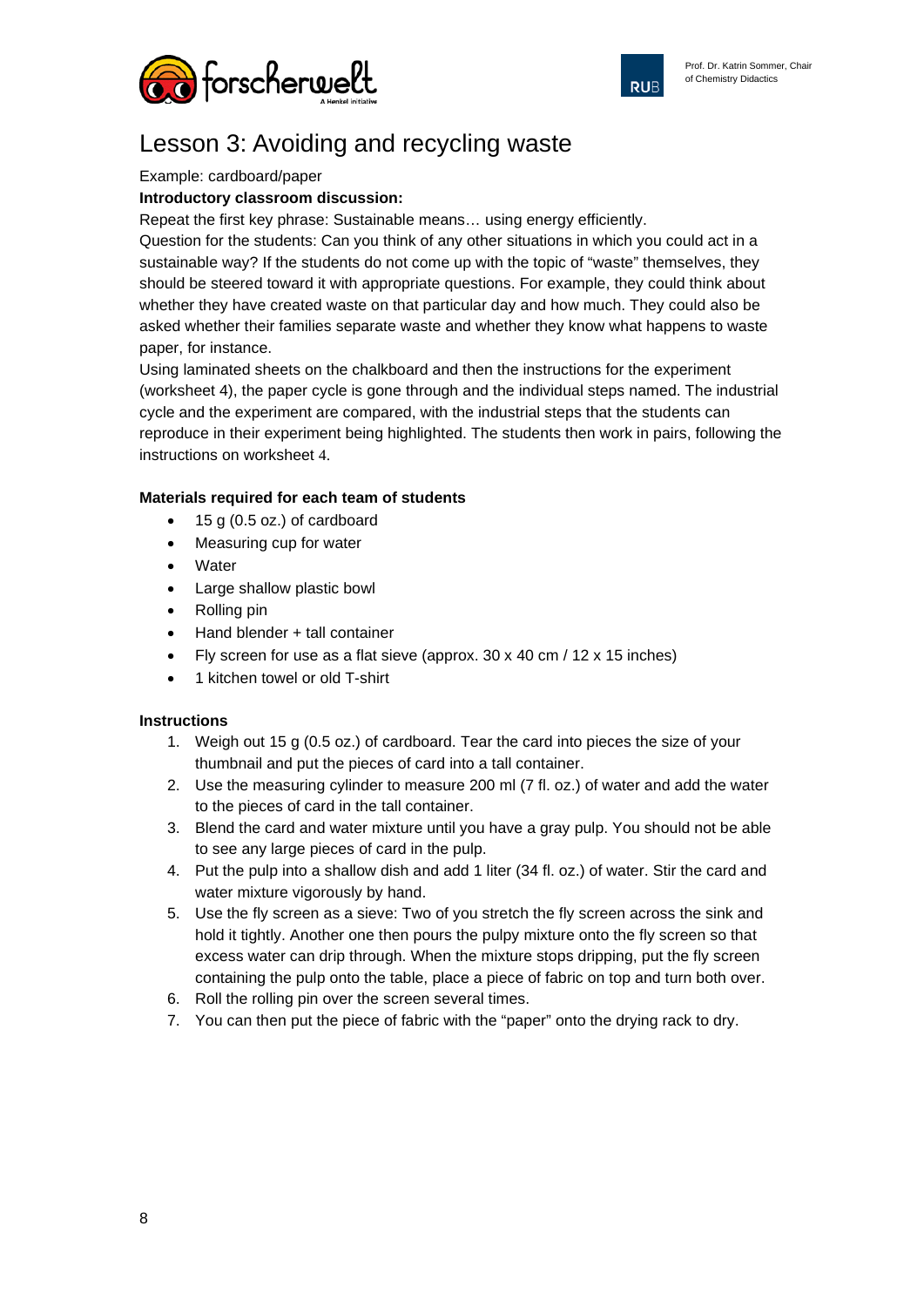



### Lesson 4: Renewable raw materials /1

The next three lessons cover renewable raw materials and introduce students to the topic using an everyday product they know well: the glue stick. Glue sticks can be produced from starch, a renewable raw material.

The lesson should with start with an explanation of what a "raw material" is and what "renewable" means in this context. The students are provided with a brief fact sheet:

### **What is a raw material?**

Pens, paper, T-shirts, toys – virtually everything we come across in our daily lives is produced from a variety of raw materials. Wood is the raw material from which furniture or paper is made, for example, while cotton is the raw material generally used to make T-shirts. Plastic toys are produced from crude oil, another raw material. Raw materials are therefore substances from which all kinds of things can be made in one or more manufacturing steps.

### **What does renewable mean?**

Plants grow relatively quickly and keep on growing when they are replanted. They are called "renewable raw materials."

Crude oil, which can be used to produce a whole range of things from gasoline to plastic, does not grow back quickly. Once all the crude oil on Earth has been used, it cannot simply be "planted" again. Crude oil is **not** a renewable raw material. This means we should use it efficiently.

After the general introduction to renewable raw materials, starch is introduced as a raw material for glue sticks. But where does starch come from – from which plants? And how can we see which plants contain starch? To answer this question, in lesson 4 the students first learn about a method for detecting starch using a solution of iodine and potassium iodide (Lugol's solution). These kinds of detection methods are part of the researcher's toolkit – which is something that the students also need to learn about.

The students begin with a positive blank sample containing cornstarch (worksheet 5). In the next step (worksheet 6), they are introduced to a range of different foods that might contain starch, such as potatoes, cucumber, milk, crushed grains of rice or corn kernels. Before starting the experiment, the students should first think about which foods might contain starch. They then test their assumption using the detection method they just learned and document their results.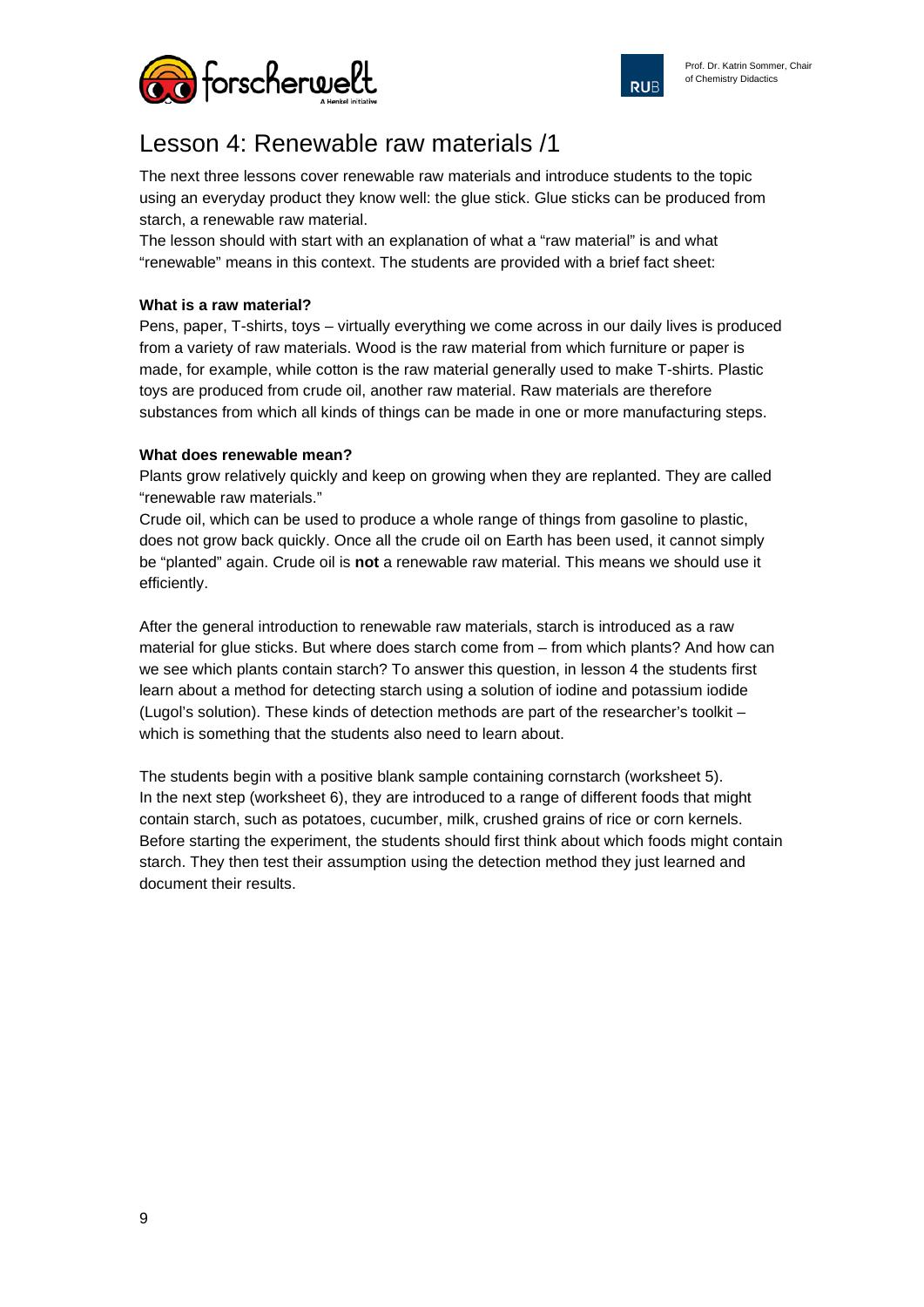



### **Materials required per pair of students**

- Lugol's solution (iodine/potassium iodide solution)
- Disposable pipette
- Several test tubes or other small glass containers in which the substances to be tested can be mixed well with Lugol's solution
- Cornstarch and confectioners' sugar for the blank samples
- Starchy foods, such as potatoes, soaked rice grains and canned corn
- Non-starchy foods, such as cucumber

To test for the presence of starch, put the powder substances into a test tube with a little water and add a few drops of Lugol's solution. If starch is present, the substance will turn dark blue/purple or black.

If you use potatoes, cucumber or rice grains, it is advisable to have the students grate or crush the food beforehand and to put drops of Lugol's solution directly onto the food.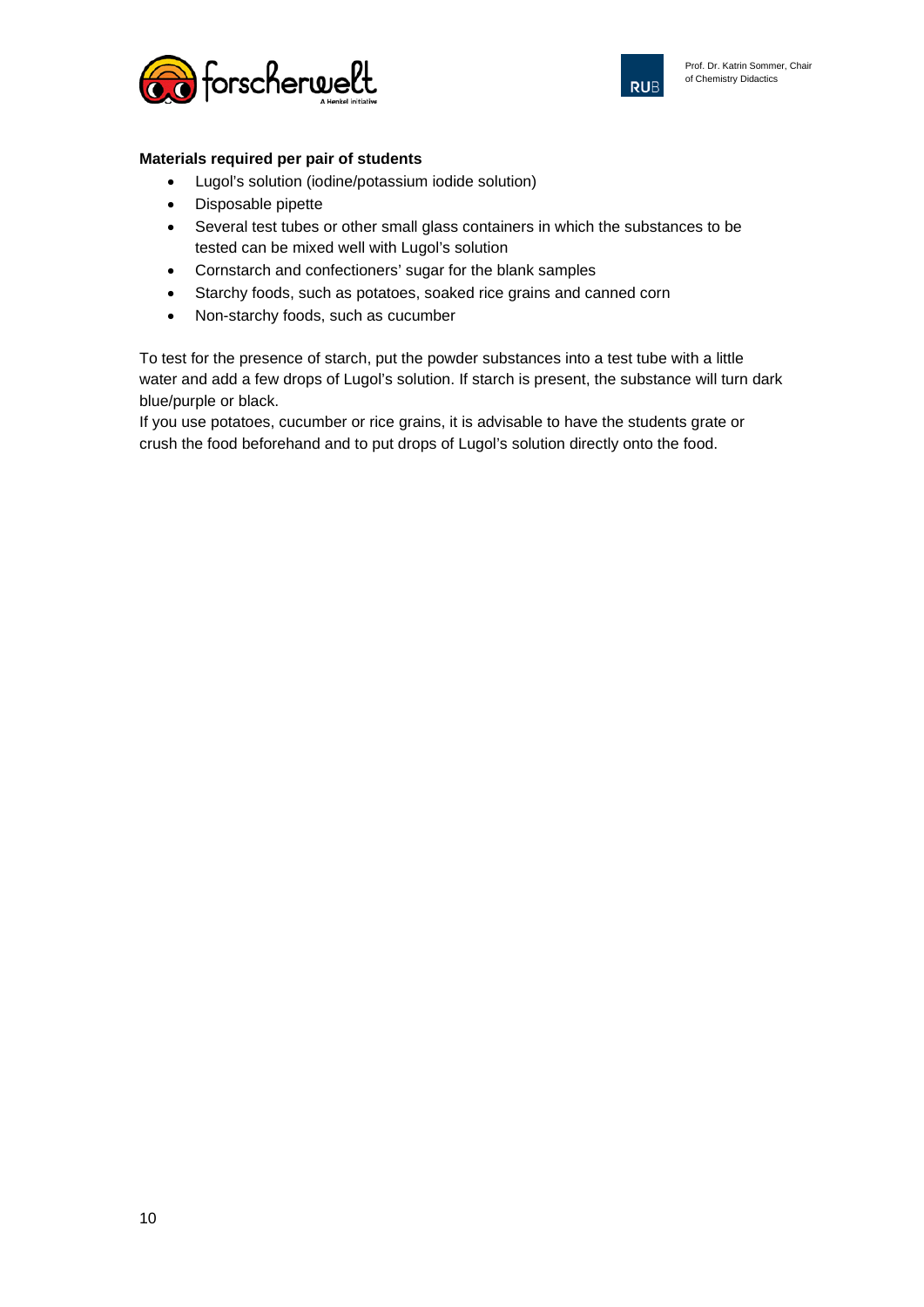



### Lesson 5: Renewable raw materials /2

### **Obtaining starch from food**

Once the students have found a starchy raw material (potatoes or corn), they move on to the next step of isolating the starch from this raw material. The students should work in pairs. The class can be started with a discussion about how the students could get the starch out of the food. The observation that water becomes cloudy if a starchy food is left to soak in it for several hours can be a helpful starting point. This phenomenon is particularly noticeable when grains of rice are soaked in water. The cloudiness means that something has "migrated" from the food into the water. It is useful to prepare a sample beforehand illustrating this effect.

Once the students have realized that you can use water to obtain the starch from the food, they can start the actual experiment (worksheet 7):

### **Materials required for each pair of students**

- 3-6 potatoes, depending on size
- Or 150 g (5 oz.) cornmeal
- An old dish towel
- 2 medium sized plastic bowls
- Vegetable grater
- 1 china dish or heat-resistant crystallizing dish
- Measuring cup
- **Water**

### **Instructions**

- 1. Choose one of the foods (3-6 potatoes or 150 g (5 oz.) of cornmeal) and grate if necessary (into a plastic bowl).
- 2. Add 300 ml (10 fl. oz.) of water to the grated food in the plastic bowl and stir with a glass rod.
- 3. Put a dish towel above a second plastic bowl, pour in the mixture and squeeze out the water (liquid). Collect this liquid in a bowl and wait until some sediment settles at the bottom.
- 4. Put the remaining mixture back into the first bowl and repeat steps two and three, but using only 200 ml (7 fl. oz.) of water. Wait five minutes and then carefully strain off the liquid. Leave the white residue at the bottom in the bowl.
- 5. Put the residue into a dish and place the dish in the oven at 180°C (350°F) for 20 minutes.

After the drying step, a hard whitish substance remains in the dishes: the starch.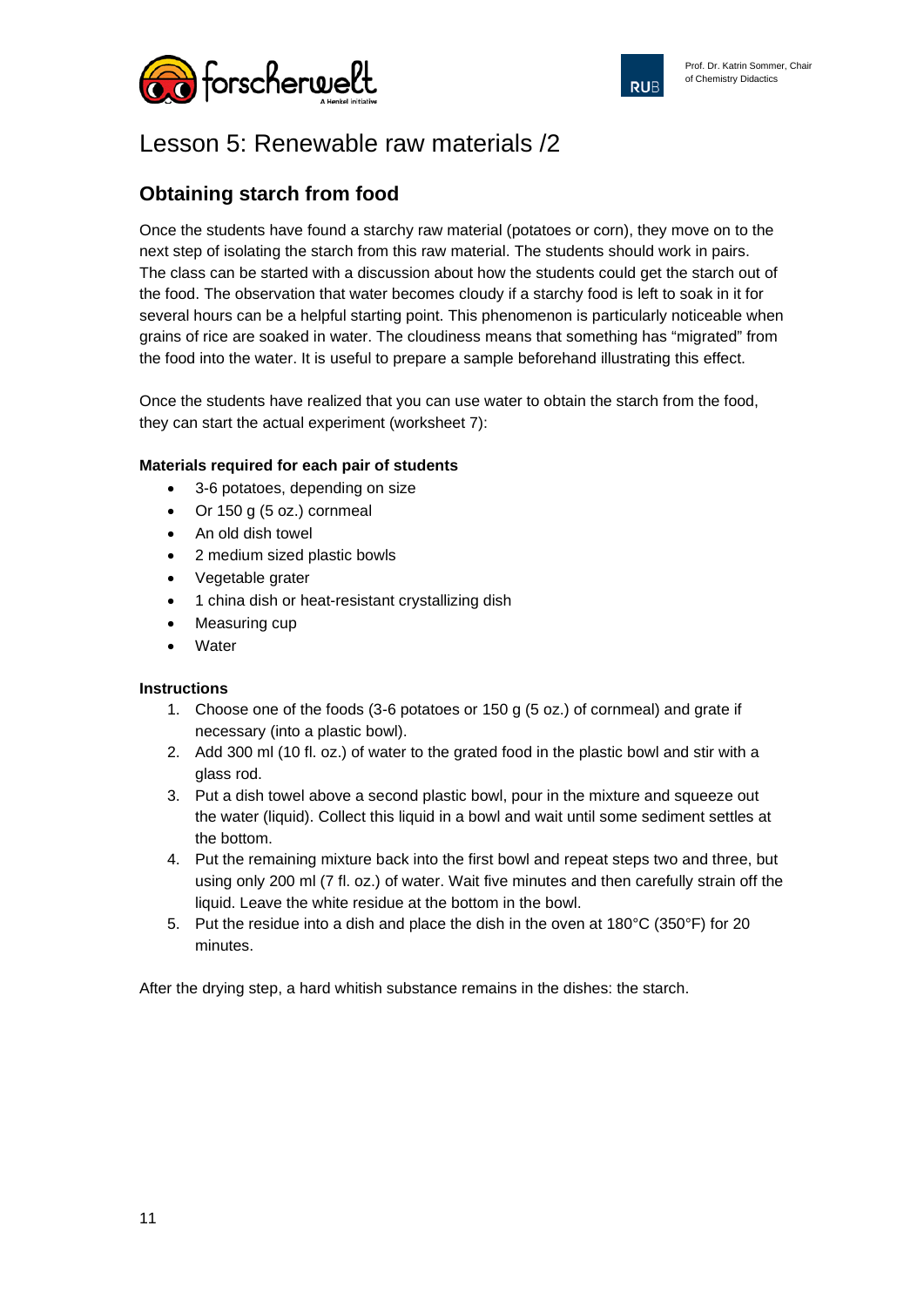



# Lesson 6: Renewable raw materials /3

Having managed to obtain starch from potatoes in the previous double period, in this lesson the students will be introduced to a formulation and instructions for making a simple adhesive substance. As an introduction, they will watch a short TV film showing how Pritt Stick is made. The students learn from the film that the adhesive stick contains two key ingredients, starch and soap, and also that a watery mixture of raw materials has to be heated to over 70°C (158°F).

The assignment (worksheet 8) involves systematically varying a basic formulation in order to determine the quantities of raw materials needed to produce an adhesive substance most similar to the glue stick. This gives the students an insight into the systematic way in which researchers work.

### **Materials required for each pair of students**

- 10 g (1 tablespoon) cornstarch
- 10 g (1 tablespoon) soap powder or a piece of soap, unfragranced if possible
- Water
- Measuring cylinder
- **Thermometer**
- Beaker (approx. 150 ml/5 fl. oz. capacity) or other container suitable for heating
- **Hotplate**
- Glass rod
- Vegetable grater

### **Instructions**

- 1. Use a vegetable grater to grate the piece of soap until you have enough soap powder.
- 2. In a beaker (150 ml/5 fl. oz. capacity), dissolve 1 g (¼ teaspoon) of the grated soap in 14 ml (1 tablespoon) of water as thoroughly as possible; this will produce a lather.
- 3. Add 4 g (1 teaspoon) of starch to the lather mixture produced and mix well with the glass rod.
- 4. Heat the mixture on a hotplate to a temperature of about 75°C (167°F), stirring occasionally with the glass rod.
- 5. Repeat steps 1. to 4. using 2 g (½ teaspoon) and 4 g (1 teaspoon) of soap.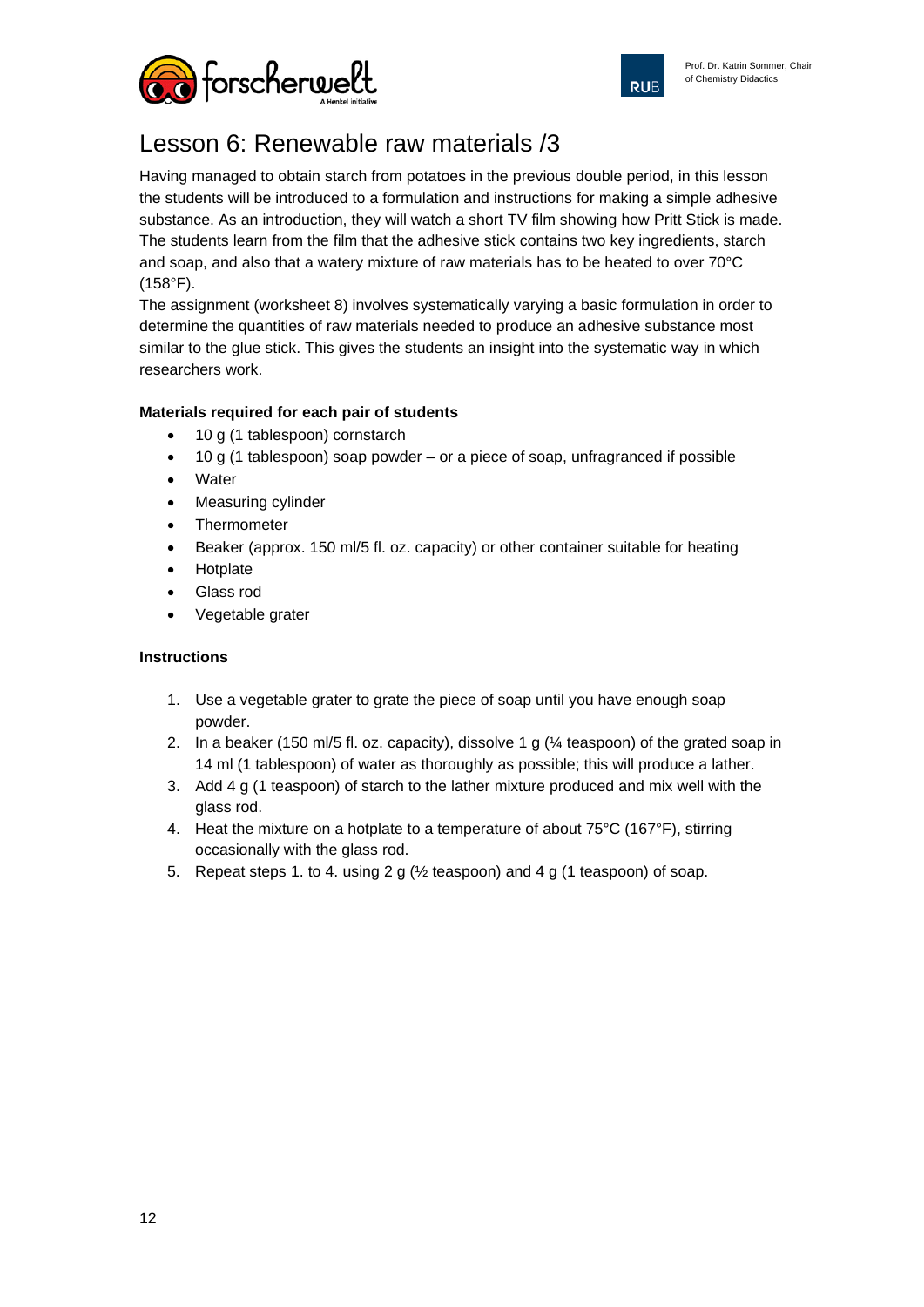

**RUB** 



# Lesson 7: Protecting our health /1

The final three lessons cover an aspect that is not linked quite as obviously to sustainability: health protection. The class should start with a discussion about why sustainability also includes health protection. Reference should then be made to the example of dental health. This is an area where the students themselves are able to protect their health – and thus act in a sustainable way.

**Initial conclusion:** Sustainability also includes health protection ► Good dental hygiene protects our health because bad teeth may cause other diseases. ► What's more: Healthy teeth are attractive  $\circledcirc$   $\blacktriangleright$  Dental hygiene protects your health – and gives you a dazzling smile!

We then look in detail at the cause of caries. The students generally have a misconception here. Most children think that sugar is directly responsible for caries. Strictly speaking, however, this is not the case.

It is explained to the students that bacteria "eat", process the sugar and a new substance is produced: lactic acid. This is called "metabolism." Humans are similar: They eat food, digest it and excrete the unusable leftovers. These bacteria cannot be seen with the naked eye, but tablets are available that stain the areas where bacteria are found (plaque). (This may be demonstrated.)

The bacteria in the mouth are called "lactic acid bacteria." This name comes from the substance they produce. The lactic acid from bacteria in the mouth damages the teeth and causes caries.

### **What is an acid?**

The first few experiments focus at phenomenological level on what an acid is. The students are introduced to indicator paper/indicator strips that they can use to test whether or not a liquid is acidic. The concept of acids and bases is deliberately not addressed at this point. The students' assignment is to use an indicator to investigate the following liquids: tap water, household vinegar, lemon juice, lemonade and lactic acid (worksheet 9). For this experiment, each group needs a set of test tubes and, ideally, simple indicator paper. The results are subsequently compiled on the chalkboard.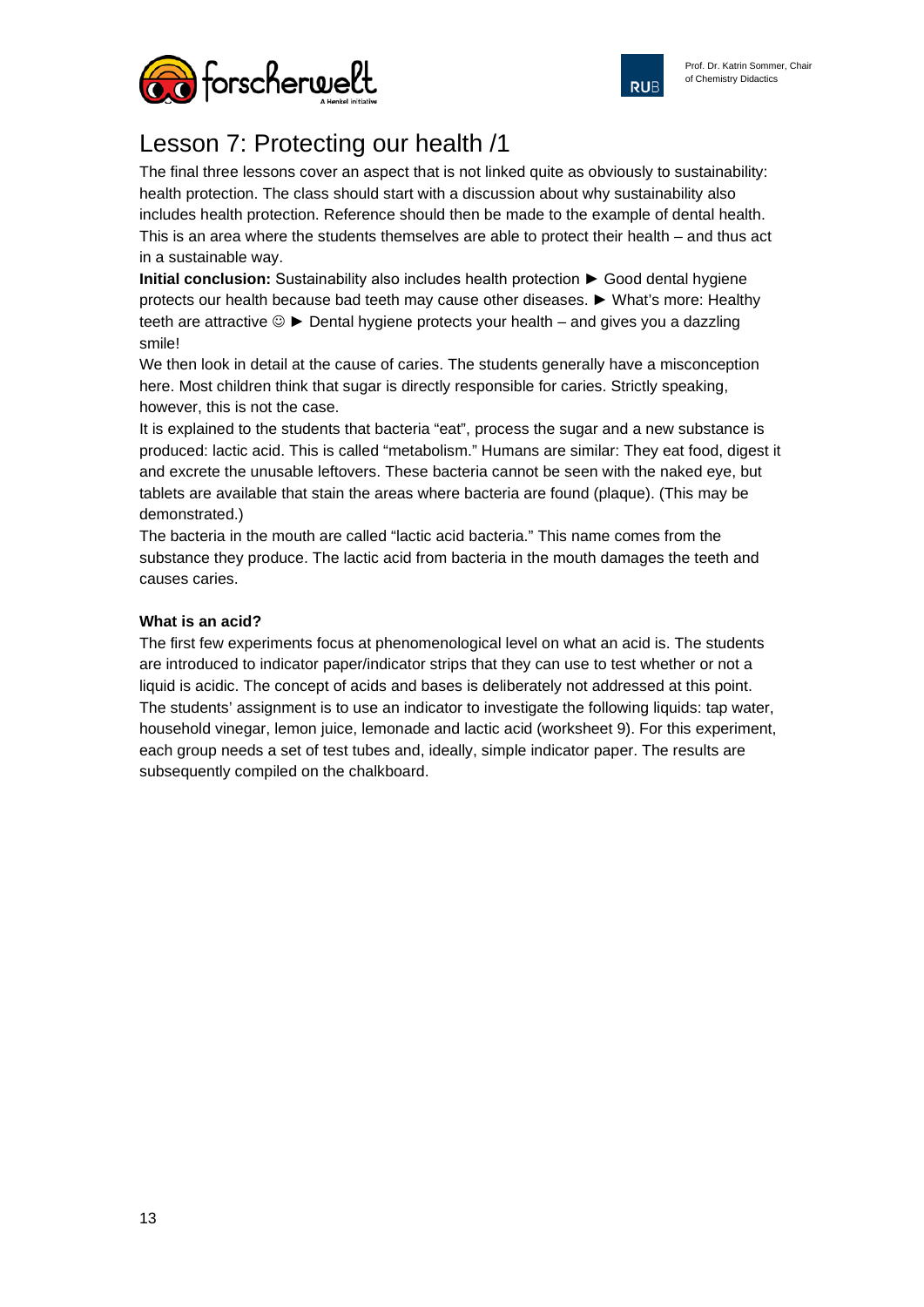

**RUB** 



# Lesson 8: Protecting our health /2

In the previous lesson, the students learned how to detect the presence of acids. The next step is to examine more closely the effect of acids on substances that contain calcium – because teeth contain acid-soluble calcium. The class should start by defining the term "calcium." Calcium is contained, for example, in lime (calcium carbonate) as well as in other substances. To illustrate this, the students are shown a number of objects that contain calcium: marble, chalk, eggshells.

Eggshells are used below as a model substance for teeth. The term "model substance" should therefore also be explained in the introductory discussion: Model substances are substances or materials used as a substitute in investigations if experiments on the actual object under investigation are not possible. To relate this to the current situation: In the following experiment, you cannot remove your own teeth and examine them in a test tube. ;)

The question for the students to investigate is as follows (worksheet 10): **What effect does acid have on the eggshell?**

### **Materials required for each pair of students**

- Piece of an eggshell
- Approx. 100 ml (3.5 fl. oz.) household vinegar
- Test tube
- Scales that are as accurate as possible

#### **Instructions**

- 1. Weigh your eggshell and make a note of its weight.
- 2. Put your piece of eggshell into a beaker and add enough vinegar to cover the eggshell completely. Wait for 15 minutes.
- 3. Weigh the eggshell again.
- 4. Calculate the difference between the first and second times that you weighed the eggshell. TIP: To find the difference, you need to subtract one number from another.
- 5. Write down what the acid does to the eggshell.

We also use a simple digital microscope connected to a computer by USB cable. This is used to produce a highly magnified image of an eggshell before and after it was placed in vinegar.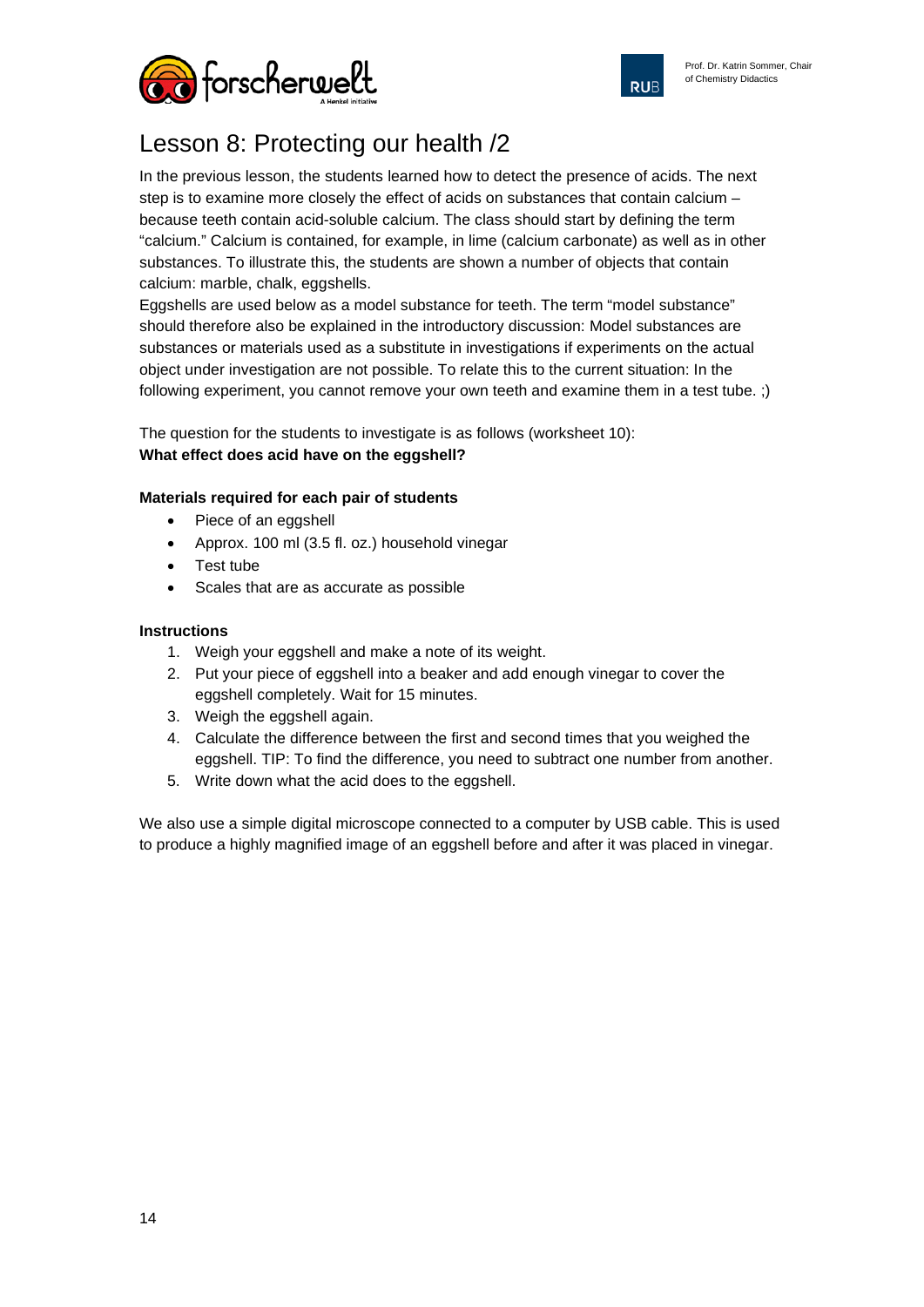



# Lesson 9: Protecting our health /3

The students have seen that acid attacks the calcium-containing eggshells. In a classroom discussion, the results of the model experiment should now be linked to the effect of acids on calcium-containing teeth. The model experiment suggests that acids attack teeth and cause cavities (caries).

The students know that caries can be prevented by regularly cleaning your teeth with toothpaste. But how exactly does toothpaste work?

Toothpaste contains two important components that are responsible for protecting our teeth: firstly fluoride, which inhibits the development of caries, and secondly abrasive particles that help the toothbrush to remove food and plaque from the teeth and thus deprive the bacteria of their "food source." In this lesson, the students will conduct an experiment on both components.

### First question to be investigated: **How can you show that toothpaste protects your teeth from acid?**

Before being given the instructions for the experiment, the students should suggest how the question could be answered.

### **Materials required for each pair of students**

- 1 egg
- Toothpaste
- Beaker/container for the egg
- Household vinegar

### **Instructions**

- 1. Divide your egg into two halves by drawing a line in the center.
- 2. Rub toothpaste into one side.
- 3. Put approx. 100 ml (3.5 fl. oz.) of vinegar into a beaker and place the egg in the vinegar.
- 4. What do you observe? Record your observations: